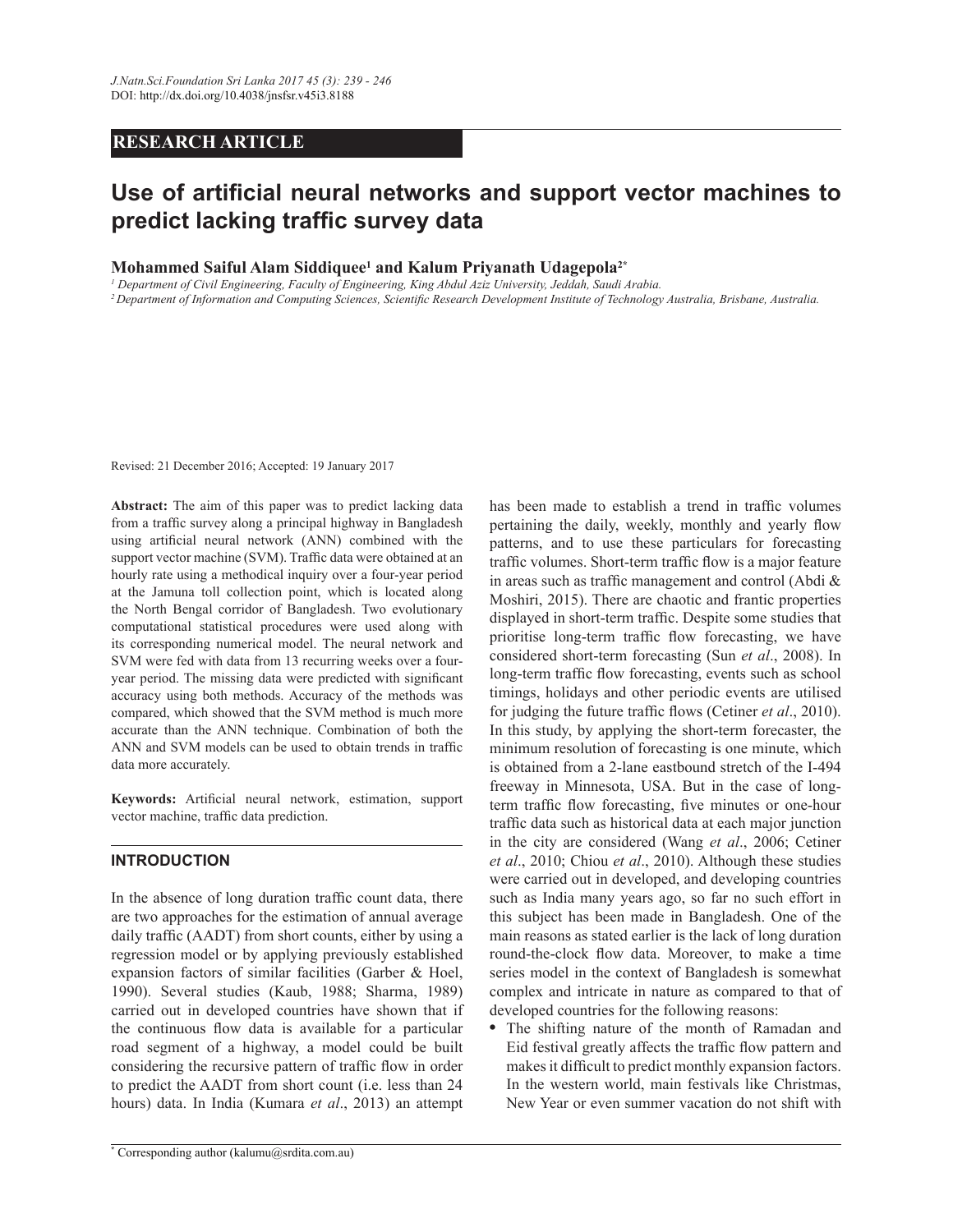the calendar year.

- During the monsoon season, a substantial portion of the bulk freight is transported through waterways. Since the duration of monsoon is not constant, it is difficult to develop a similar yearly flow pattern.
- Unusual events such as hartals (political strikes), transport strikes, etc., which greatly affect normal traffic flow are more frequent in Bangladesh than in developed countries.
- Natural calamities like heavy rainfall and long flood duration is also an external parameter, which needs to be considered at the same time to evaluate the pattern of traffic flow in Bangladesh (Roads and Highways Department, 1994; 2005).

The design considerations and performance evaluation of highways is impossible due to incorrect or assumed traffic data (Matson et al., 1955; Barewood, 1965; Pignataro, 1973). This may render the road networks to be inadequately facilitated or over-designed. This problem arises due to the unavailability of long duration continuous traffic data upon which a reliable pattern analysis can be done and expansion factors or equations can be determined. However, the collected and preserved traffic flow data on the Jamuna Bridge by the toll operators is so far providing a good opportunity for the transportation planners to utilise the flow data productively. The present study uses a fair amount of quality traffic data for the analyses of traffic flow characteristics and expansion of short term counts in the North Bengal corridor. The data for the short hourly counts of traffic data are collected by a team of consultants from the Bangladesh University of Engineering and Technology (BUET) over a period of four years, using four weeks per annum.

 Due to the sparse form of short count data from the survey of BUET consultants, artificial neural network (ANN) and support vector machine (SVM) were employed to interpolate and extrapolate the short count data whenever necessary. The predictions and missing data interpretations by these two methods are compared in this study without the effects of road characteristics (Yeh, 2004).

For traffic parameter estimation, a method preferably using artificial intelligence (AI) is used (Yin et al., 2002). In the midst of other existing methods in AI, neural network (NN) approach is mostly deployed in traffic prediction issues (Dougherty et al., 1994; Ledoux, 1997). On the other hand, an approach using ANN will not require defining the relationship between casual input vector and output vectors; this makes it beneficial. Furthermore, ANN techniques take time to process on a computer because of its error minimisation strategy, which simulates any level of non-linear complexities of a framework in a more direct way. Additionally, NN techniques have been utilised for short-term estimation and traffic parameter forecast (Dougherty *et al.*, 1994; Ledoux, 1997). Back-propagation of NN for forecasting of traffic has been used by researchers (Dochy et al., 1996; Dougherty & Cobbett, 1997). In Utrecht, Rotterdam and the Hague region of the Netherlands, back-propagation of NN was used in predicting short-term traffic flow. rate and occupancy (Dougherty & Cobbett, 1997; Chiou *et al*., 2014). A more direct application of NN is in the prediction of traffic flow along a motorway link (Kirby *et al*., 1997). Every one of these tasks builds the use of the NN approach in the measurement of the rate of traffic stream in a mixed traffic environment. For these various reasons, ANN was used in this research (Federal Highway Administration, 2001; Basu, 2006).

SVM is relatively new in the field of traffic flow estimation. Unlike ANN, SVM has a unique solution to any regression problem, and it can be solved in a fixed number of steps. Their success in practice is a result of the solid theoretical foundations based on Vapnik-Chervonenk theory because its abstraction performance relies not on the magnitude of the input space. Expert users perform many SVM regression application studies due to the good understanding of its methodology. However, the fundamental issue for experts trying to apply SVM regression is on setting these parameter values for a particular set of data, as the quality of SVM models depends on a proper setting of SVM metaparameters. A serial clustering method based on the extended entropy information bottleneck theory has been proposed by Yang *et al*. (2006). This theory is used to split a day into different time sections according to the record of traffic flow data. Thus, SVM is used to predict the amount of traffic flow. In another study, Bayesian inference has been used to fix the SVM kernel parameters to improve the regression precision. In order to gain an excellent SVM forecasting model and to understand the accurate prediction of urban traffic flow, a genetic algorithm SVM is used to predict urban traffic flow. In order to improve the parameters of the SVM, a genetic algorithm is introduced to optimise the criterion of SVM in this model, which can provide the optimised prediction model (Xiao-bin, 2010). The genetic algorithm support vector model (GA-SVM) proposed by Xiao-bin  $(2010)$ shows that GA-SVM returns a more accurate result than ANN. This is deduced from the experimental results. Kumara et al. (2013) used ANN for forecasting of traffic flow using old traffic data for short term prediction. The model incorporated traffic volume, speed, density, time and day of a week as input variables (Xu *et al.*, 2007).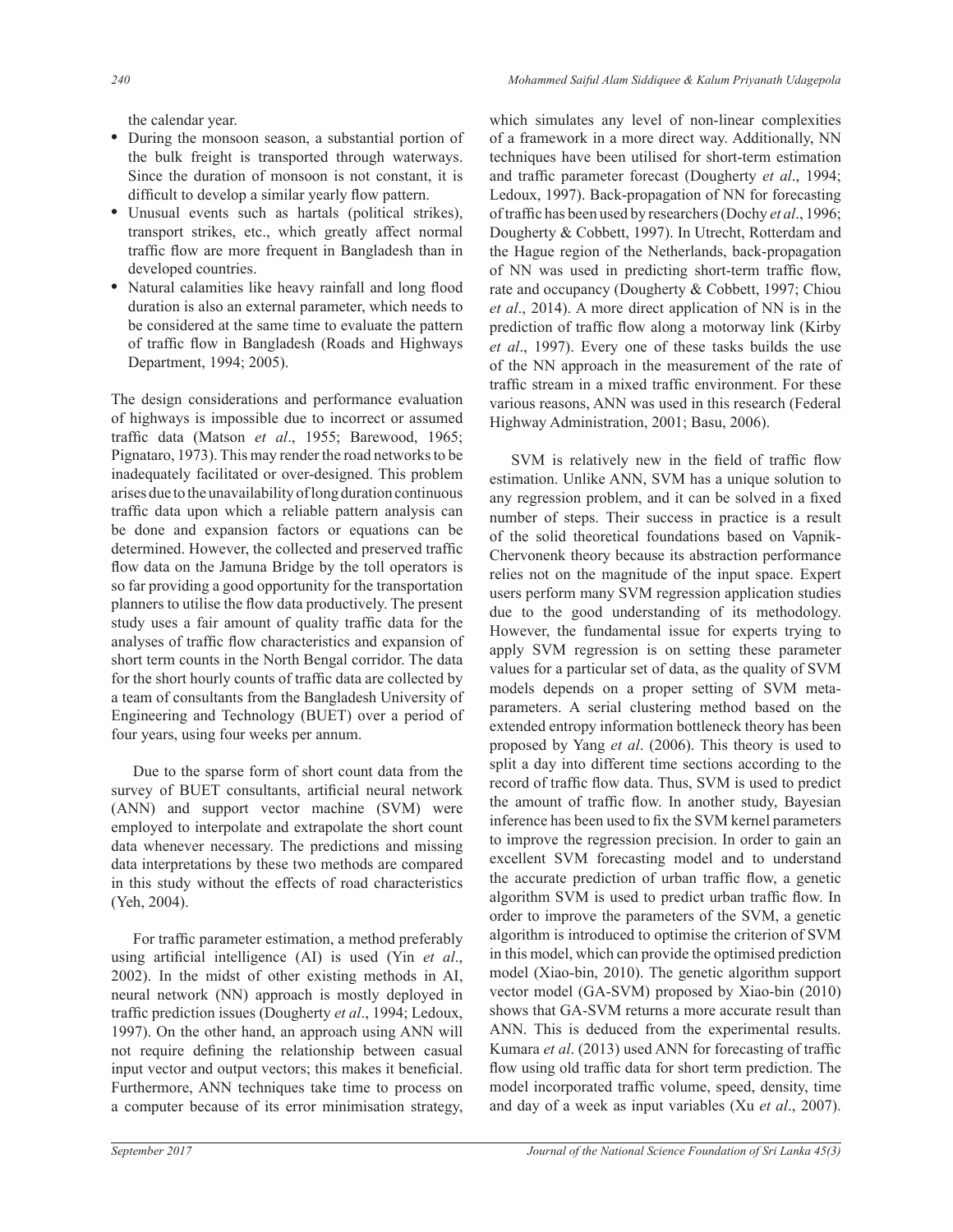Results showed that the ANN has consistent performance even if the time interval for traffic flow prediction was increased from 5 minutes to 15 minutes and produced good results even when the speeds of each category of vehicles were considered separately as input variables.

#### **METHODOLOGY**

It is already mentioned that daily traffic data collected by the toll collecting authority [Jamuna Operation and Maintenance Company (JOMAC)] is continuous over a period of 4 years (from 1998 to 2002). However, the hourly data is not continuous over this period. The total 13-weeks-survey of hourly data was collected over a time of 4 years. So it is rather difficult to directly link this hourly data to the daily average data from the toll collecting authority. With this end in view, a novel idea is introduced, and an ANN was trained with limited data from the BUET consultants' survey. First, the hourly data was trained with respect to its hour, day, month and year. After a successful training of hourly data with the ANN, it was possible to predict the missing hourly data on other hours of the missing days. Although the data used for training was not continuous over time, it could predict the missing data as well as forecasted data. In order to train the ANN, an in-house developed ANN software was used. The interface of the software is shown in Figure 1.

In order to model the traffic flow data by SVM, a non-commercial SVM software (SVMlight) was used. This software is an implementation tool of the Vapnik's support vector machine (Vapnik, 1995) to address the problem of pattern recognition, regression problems and the rank learning function. SVMlight has used optimisation algorithms, which are described by Joachims (1998a; 1999a; 2002a). The algorithm is

| File Execute View Help                                                                                   |                                                                 |                |                                                                       |  |  |
|----------------------------------------------------------------------------------------------------------|-----------------------------------------------------------------|----------------|-----------------------------------------------------------------------|--|--|
| <sub>●</sub> ■●夏区目で                                                                                      |                                                                 |                |                                                                       |  |  |
| Data Name                                                                                                |                                                                 | Value          |                                                                       |  |  |
| No of Input Nodes                                                                                        |                                                                 | n              |                                                                       |  |  |
| No of Output Nodes                                                                                       |                                                                 | $\overline{2}$ |                                                                       |  |  |
| <b>Hidden layer Nodes</b>                                                                                |                                                                 | 24             | <b>Iteration:</b>                                                     |  |  |
| Learning Rate                                                                                            |                                                                 | 0.001          | Residual:                                                             |  |  |
| Momentum                                                                                                 |                                                                 | 0.001          |                                                                       |  |  |
| Maximum Iteration                                                                                        |                                                                 | 2000000000     |                                                                       |  |  |
| Convergence Tolerance<br>Random Seed<br>Coefficient of Func<br>Wmax<br><b>Wmin</b><br>Reading old Weight |                                                                 | $5F-9$         |                                                                       |  |  |
|                                                                                                          |                                                                 | T.             |                                                                       |  |  |
|                                                                                                          |                                                                 | 0.5            |                                                                       |  |  |
|                                                                                                          |                                                                 | ĩ              |                                                                       |  |  |
|                                                                                                          |                                                                 | $-1$           |                                                                       |  |  |
|                                                                                                          |                                                                 | T.             |                                                                       |  |  |
| Frequency of Residual Update                                                                             |                                                                 | 20             | Apply                                                                 |  |  |
|                                                                                                          |                                                                 |                |                                                                       |  |  |
| File Type                                                                                                | <b>File Location</b>                                            |                |                                                                       |  |  |
| <b>Training Data File</b>                                                                                |                                                                 |                | Open<br>C\Documents and Settings\sid\Desktop\Traffic_ANN\ANN_dat33.td |  |  |
| <b>Test Data File</b>                                                                                    | C:\Documents and Settings\sid\Desktop\Traffic_ANN\ANN_test33.td |                |                                                                       |  |  |
| Weight Data File<br>C\Documents and Settings\sid\Desktop\Traffic_ANN\wt3.sav                             |                                                                 |                |                                                                       |  |  |

**Figure 1:** Main interface of the ANN programme used for training and prediction of traffic data

efficient and is capable of handling thousands of support vectors as well as having a scalable memory. The assessment of generalisation performance proves to be efficient using the SVM light software, which includes two efficient estimation methods in both detection of errors and precision. On the other hand, XiAlpha's estimation (Joachims, 1998b; 1999b; 2000; 2002a) is conservatively biased, but it can be estimated with negligible costs. Approximately unbiased computations provide leave-one-out testing. However, more than 99 % of the results of most leave-one-outs are often exploited by SVMlight, which is usually fixed and does not require computation (Joachims, 2002a; Robichaud & Gordon, 2002).



**Figure 2:** Hourly flow variation on Jamuna Multipurpose Bridge (Source: 13 surveys conducted by BUET)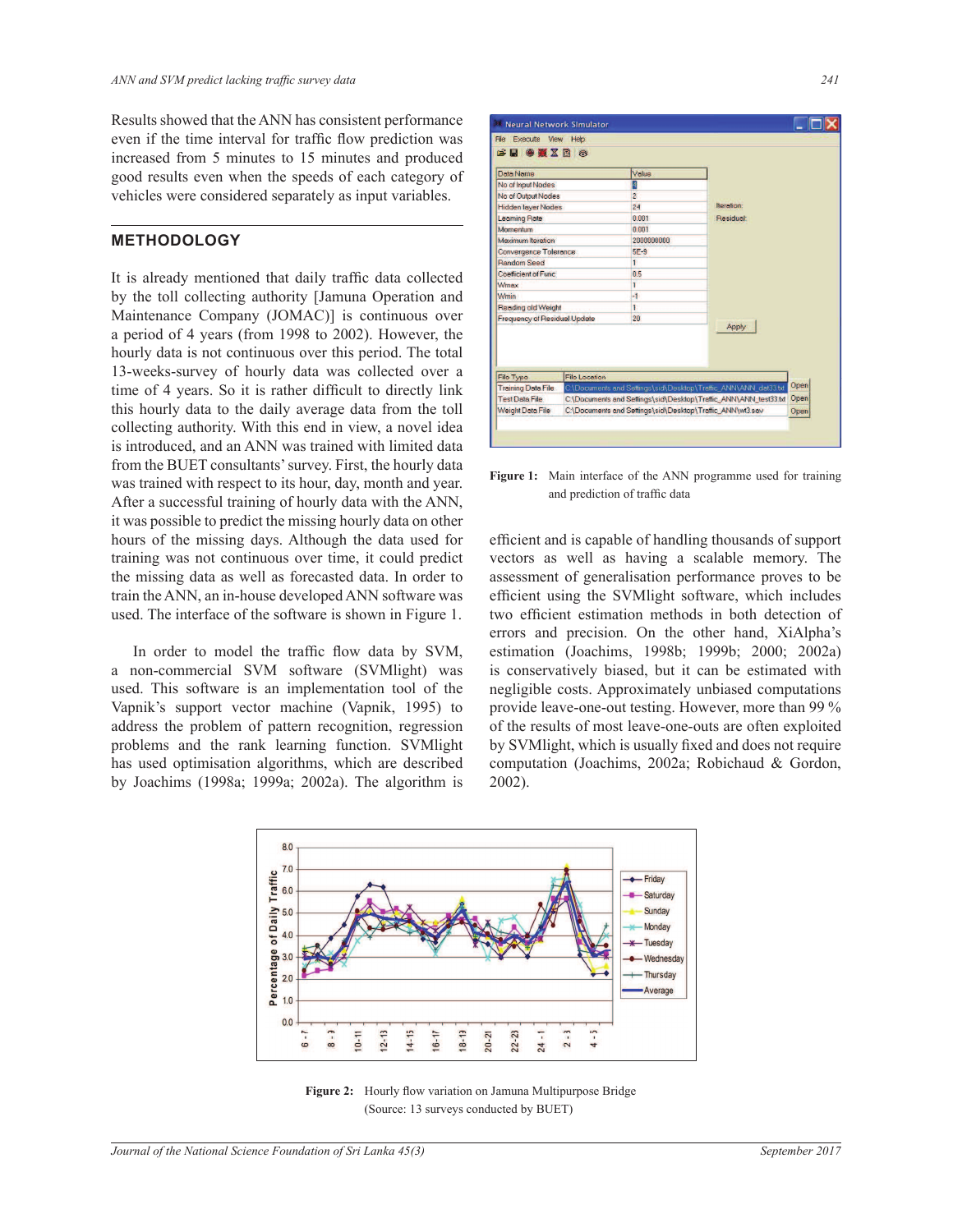There are four major highway corridors in Bangladesh: 1. Dhaka-Chittagong highway; 2. Dhaka-Sylhet highway; 3. Dhaka-North Bengal corridor and 4. Dhaka-Aricha road to South Bengal. Different corridors exhibit distinct characteristics because of the variations in economic activities. All these considerations are to play a role in flow pattern analysis and the development of the framework model. However, in either case, for an efficient analysis of the features of flow data on rural highways, a large quantity of reliable data is required.

The Jamuna Multipurpose Bridge was opened to the public in June 1998. Since then, its operators have collected and preserved daily traffic data in an orderly fashion. Considering that it has taken 6 months for the corridor to be stabilised, 7 years of daily traffic data is now available. Moreover, the Bangladesh University of Engineering and Technology has conducted 13 weekly surveys on the Jamuna Bridge, where hourly traffic was also counted (Rahman, 2002).

 The selected corridor should not only possess long duration traffic data, but also the quality of the data has to be high. Although traffic generation and flow are random events, research has shown that the traffic flow in a particular corridor maintains a definite flow pattern; and also the same is repetitive in nature. Figure 2 shows a typical hourly traffic flow pattern on the Jamuna Multipurpose Bridge.

From Figure 2, it can be seen that the 13 wks covered during the surveys repeat a similar nature in the curve. This undoubtedly proves the quality of the data and only this type of quality data is worth using for flow characteristics' analyses and the prediction of ADT (abstract data type) at any future date. As such, this set of high quality data has been used in this research to predict the variation of traffic flow with different time frames. The data from the 4 corridors are analysed in a combined way as all the traffic passes through the Jamuna Multipurpose Bridge.

The ANN programme used in this study was developed by the first author and is available at http:// teacher.buet.ac.bd/sid. The programme uses a general form of a back propagation algorithm to the network for input and output data. In this paper, one ANN has been used and the data structure is described in Table 1. The hourly traffic data is available in limited form over a time of 13 wks spread over 4 years. The data is arranged in the following format (Table 1) to fit into the training module of the ANN programme.

**Table 1:** Data structure used for the training of ANN

| Input |       |     |       | Output            |                        |  |
|-------|-------|-----|-------|-------------------|------------------------|--|
| Year  | Month | Day | Hours | Hourly<br>traffic | Daily total<br>traffic |  |
| 1998  | 10    | 24  | 6     | 57                | 2185                   |  |
| 1998  | 10    | 24  |       | 67                | 2185                   |  |
| .     |       |     | ٠     |                   | .                      |  |

 Using the above structured data, the training of backpropagation algorithm started. It needs quite a long time to properly train the data using the interface (Figure 1). The learning rate and momentum of the training module of the programme can be dynamically adjusted during the training session. Here, 24 hidden nodes are used heuristically. The training was stopped when the error norm reached a stable value, which did not change any more even after tweaking the parameters. Once the training is over, the programme can be used to predict the values using existing data patterns.

In order to model the traffic flow data by SVM, a non-commercial SVM software (SVMlight) is used. The SVM light software has its own data format, which can be converted by another free software: LightDataAgentv21.exe. First, the data is formatted as given in Table 2. The hourly and daily total traffic data are separated as SVM can handle only one output. Therefore two tables were separately trained and missing data are predicted.

**Table 2:** Data structure used for the training of SVM

|      | Input | Output |       |                      |
|------|-------|--------|-------|----------------------|
| Year | Month | Day    | Hours | Hourly/daily traffic |
| 1998 | 10    | 24     | 6     | 57                   |
| 1998 | 10    | 24     |       | 67                   |
| .    |       |        | ٠     |                      |

#### **RESULTS AND DISCUSSION**

Once the training is over, a few predictions of traffic volume with hours, days and years are carried out to understand the predicting capability of ANN and SVM. Figures 3 and 4 show the hourly traffic volume against hours of a day. Two segments of data from the years 1999 and 2002 were selected for prediction. The ANN model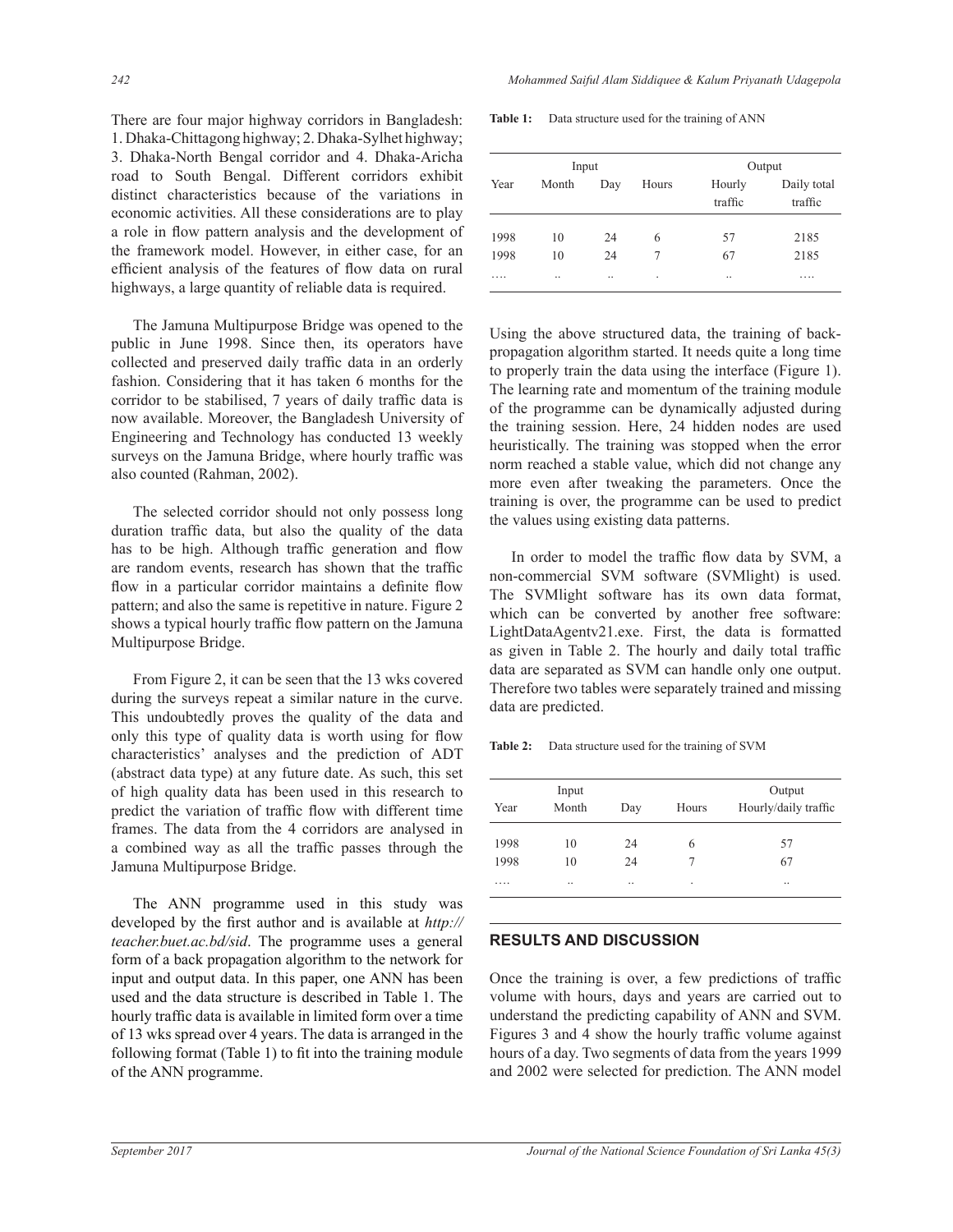of the traffic data is accurate enough to capture the trend of data over the hours of traffic volume measurement. Figures 5 and 6 show the variation of total traffic volume for that day over the hours of the day. This should be a constant value over the hours as it is a single value (sum of all the hourly traffic volume). This has been checked to find out how the ANN captures the data pattern. It is found that it is not exactly constant in both cases, because of the influence of all the other traffic data and the errors in data due to the factors discussed earlier. Figures 7 and 8 show the variation of daily traffic volume with the day of the week. It is found to be well predicted. In Figure 8, the sudden spike in the data is automatically eliminated.



**Figure 3:** Plot of hourly traffic volume vs hours of a day for the date 13th February, 1999



Figure 5: Plot of daily traffic volume vs hours of a day for the date 13th February, 1999

 In order to determine the accuracy of both methods, paired t-tests were performed on, (i) predicted data by ANN and measured data, and (ii) predicted data by SVM and measured data. In the first case, the null hypothesis was that there is no difference between predicted data by ANN and measured data. It was found that  $T_{obs} = 1.380129$ and  $T_{\text{crit}}$  = - 1.71387. Since  $T_{\text{obs}}$  >  $T_{\text{crit}}$ , the null hypothesis was rejected and it was concluded with 95 % confidence that the significant difference in simulation by ANN and actual data exists. On the otherhand, in the second case, the null hypothesis was that there is no difference between predicted data by SVM and measured data. It was found that  $T_{obs} = -1.0$  and  $T_{crit} = -1.71387$ . Since  $T_{obs} < T_{crit}$ , the



Figure 4: Plot of hourly traffic volume vs hours of a day for the date 30th May, 2002



Figure 6: Plot of daily traffic volume vs hours of a day for the date 30th May, 2002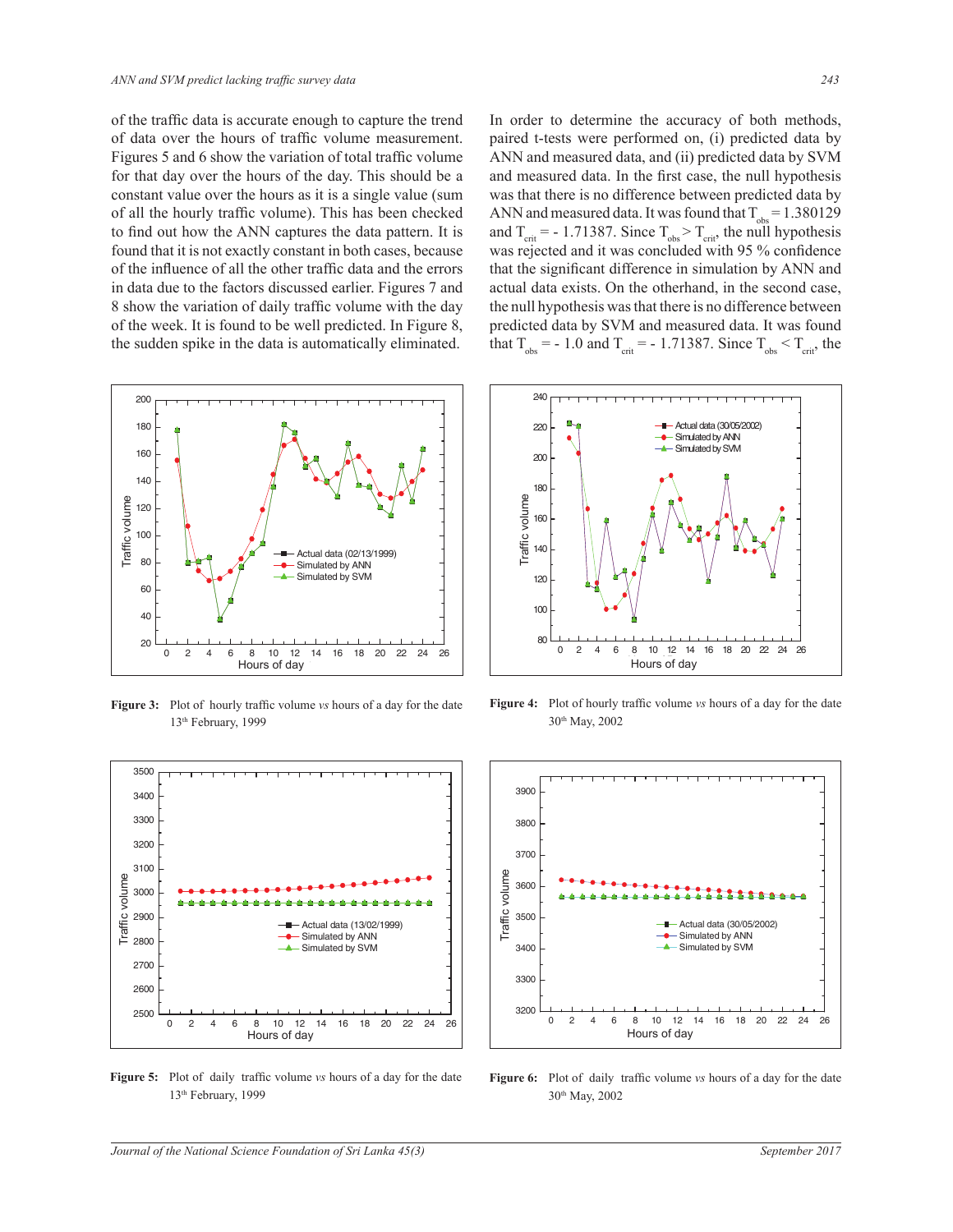

**Figure 7:** Plot of daily total traffic volume vs day of a week (12 to 18) of February, 1999)



Figure 9: ANN generated plot of hourly traffic volume vs years (1999 to 2003)

null hypothesis was rejected and it was concluded with 95 % confidence that there is no significant difference in simulation by SVM and actual data. That means the SVM predicted the observed data exactly.

 All the predictions of data as presented in Figures 3 through 8 by SVM is almost 100 % accurate. In these figures, actual data points are overlapped by SVM simulated points. While predictions by ANN models are smooth, it could not capture the sudden jumps in actual traffic data, but the SVM could capture all the details of the traffic flow data. It could capture both the hourly



**Figure 8:** Plot of daily total traffic volume vs day of a week (24 to 30) of May, 2002)



Figure 10: SVM generated plot of hourly traffic volume vs years (1999 to 2003)

traffic volume and daily traffic volume. Therefore, SVM technique of traffic volume forecasting appears to be more accurate.

 The potential of using ANN and SVM models to capture all the possible trends inside traffic data is shown. Figures 9 and 10 show the variation of hourly traffic data with its years of origin. In this way, the individual growth factor of each hourly traffic data can be seen. It can be observed that the hourly variation also changes with the year. For the clarity of the figure, only up to 12 hours of data are plotted.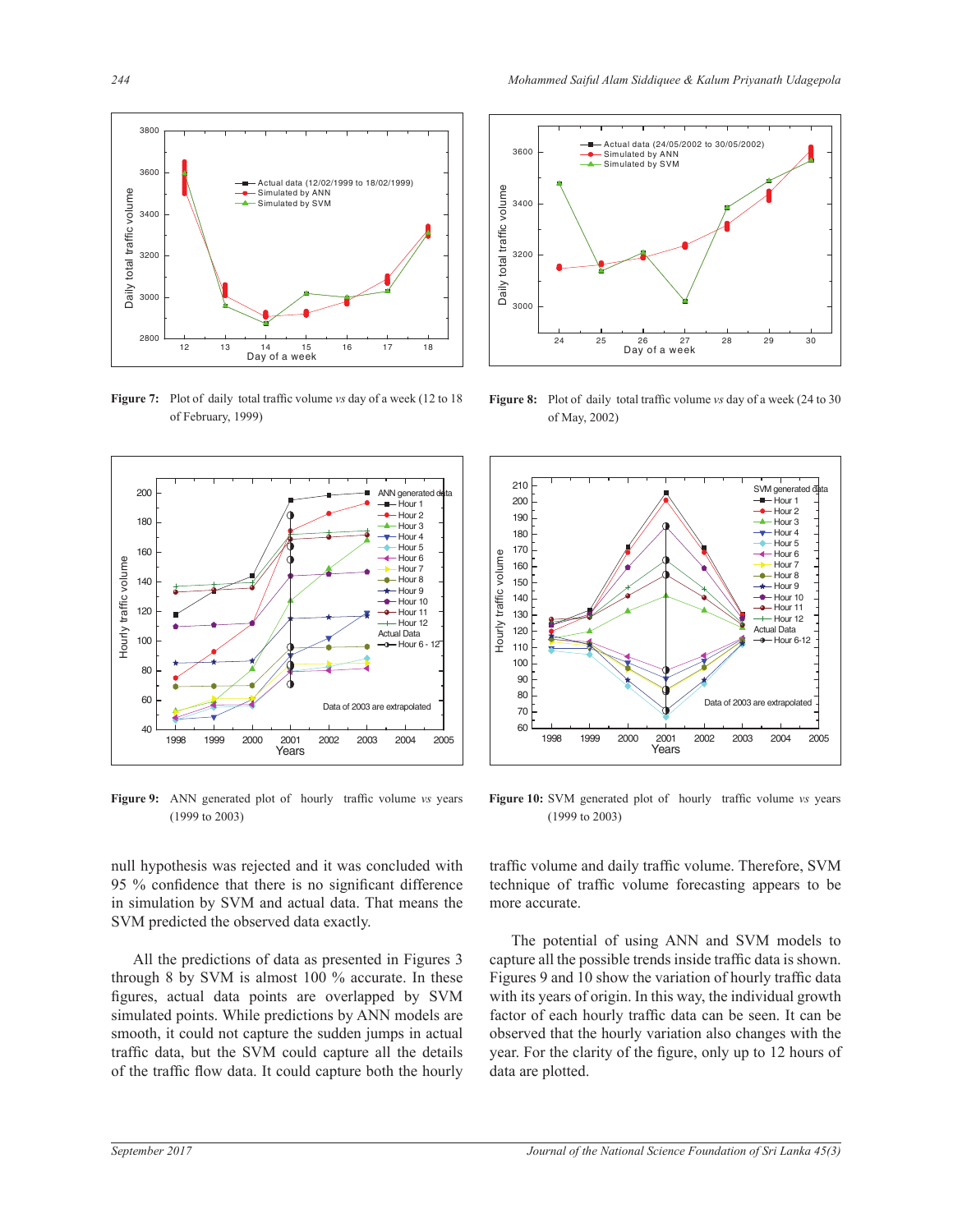### **CONCLUSION**

The following conclusions are deduced from this study using ANN and SVM to assimilate sporadic traffic data and predict missing data from the models:

- 1) The generated ANN and SVM models can capture the hourly traffic data patterns and predict the pattern quite reasonably.
- 2) The trained ANN and SVM models can also capture the hourly variation of daily traffic volume.
- 3) The ANN and SVM models predict the variation of daily total traffic volume over the days of a week quite successfully.
- 4) Above all, both methods can predict the hourly growth rate of the traffic volume.
- 5) SVM results are more accurate than ANN results in all respects.

#### **REFERENCES**

- 1. Abdi J. & Moshiri B. (2015). Application of temporal difference learning rules in short-term traffic flow prediction. *Expert Systems* **32**(1): 49 – 64. DOI: https://doi.org/10.1111/exsy.12055
- 2. Barewood J.E. (1965). *Traffic Engineering Handbook*, 3rd edition. Institute of Traffic Engineers, Washington DC., USA.
- 3. Basu D. (2006). Modeling stream speed in heterogeneous traffic environment using ANN-lessons learnt. *Transport* **21**: 269 – 273.
- 4. Cetiner B.G., Sari M. & Borat O. (2010). A neural network based traffic-flow prediction model. Mathematical and *Computational Applications* **15**: 269 – 278. DOI: https://doi.org/10.3390/mca15020269
- 5. Chiou Y.C., Lan L.W. & Tseng C.M. (2010). Estimation of dynamic freeway origin-destination matrices with cellbased arrival distribution modeling. *Journal of Eastern Asia Society for Transportation Studies* **7**: 1 – 16.
- 6. Chiou Y.C., Lan L.W. & Tseng C.M. (2014). A novel method to predict traffic features based on rolling self-structured traffic patterns. Journal of Intelligent Transportation *Systems* **18**: 352 – 366.
- 7. Dochy T., Danech-Pajouh M. & Lechevallier Y. (1996). Short term road traffic forecasting using neural networks. *RTS English Issue* **11**: 73 – 82.
- 8. Dougherty M. & Cobbett M. (1997). Short-term interurban traffic forecasts using neural networks. *International Journal of Forecasting* **13**(1): 21 – 31.
- 9. Dougherty M.S., Kirby H.R. & Boyle R.D. (1994). Using neural networks to recognise, predict and model traffic. *Artificial Intelligence Applications to Traffic Engineering* (eds. M. Bielli, G. Ambrosino & M. Boero), pp.  $233 - 250$ . VSP, Utrecht, The Netherlands.
- 10. Federal Highway Administration (2001). Traffic *Monitoring Guidelines*. US Department of Transportation, Federal Highway Administration, New Jersey, Washington DC, USA.
- 11. Garber N.J. & Hoel L.A. (1990). *Traffic and Highway Engineering*, revised 2nd edition, PWS Publishing, USA.
- 12. Joachims T. (1998a). Making large-scale SVM learning practical, *Technical Report, SFB 47*. Universität Dortmund, Germany.
- 13. Joachims T. (1998b). Text categorization with support vector machines: learning with many relevant features. *Proceedings of the 10th European Conference on Machine Learning*, 21 – 23 April, Chemnitz, Germany, pp. 137 – 142. DOI: https://doi.org/10.1007/BFb0026683
- 14. Joachims T. (1999a). Making large-scale support vector machine learning practical. *Advances in Kernel Methods* (eds. B. Schölkopf, C. Burges & A. Smola). MIT Press, Cambridge, USA.
- 15. Joachims T. (1999b). Transductive inference for text classification using support vector machines. Proceedings *of the Sixteenth International Conference on Machine Learning*, 27 – 30 June, pp. 200 – 209.
- 16. Joachims T. (2000). Estimating the generalization performance of a sym efficiently. Proceedings of the *Seventeenth International Conference on Machine Learning*, 29 June – 02 July, pp. 431 – 438.
- 17. Joachims T. (2002a). *Learning to Classify Text Using Support Vector Machines*. Springer, USA. DOI: https://doi.org/10.1007/978-1-4615-0907-3
- 18. Joachims T. (2002b). Optimizing search engines using clickthrough data, *Proceedings of the Eighth ACM SIGKDD International Conference on Knowledge Discovery and Data Mining*, 23 – 26 July, Alberta, Canada, pp. 133 – 142. DOI: https://doi.org/10.1145/775047.775067
- 19. Kaub A.R. (1998). Traffic safety prediction model, available at *http://www.freepatentsonline.com/5798949. html*, Accessed 15 March 2016.
- 20. Kirby H., Dougherty M. & Watson S. (1997). Should we use neural networks or statistical models for short term motorway traffic forecasting? *International Journal of Forecasting* **13**: 43 – 50.
- 21. Kumara K., Paridab M. & Katiyarc V.K. (2013). Short term traffic flow prediction for a non urban highway using artificial neural network. In: Procedia - social and behavioural sciences. *Proceedings of the 2nd Conference of Transportation Research Group of India (2nd CTRG)*, volume 104, 2 December, pp. 755 – 764. DOI: https://doi.org/10.1016/j.sbspro.2013.11.170
- 22. Ledoux C. (1997). An urban traffic flow model integrating neural network. Transportation Research **5C**: 287 – 300.
- 23. Matson T.M., Smith W.S. & Hurd F.W. (1955). *Traffic Engineering*. McGraw-Hill Book Company, New York, USA.
- 24. Pignataro L.J. (1973). *Traffic Engineering, Theory and Practice*, Prentice-Hall Inc., Englewood Cliffs, New Jersey, USA.
- 25. Rahman S.K. (2002). Study of Vehicular Flow Pattern on *Jamuna Multipurpose Bridge Access Road*. Department